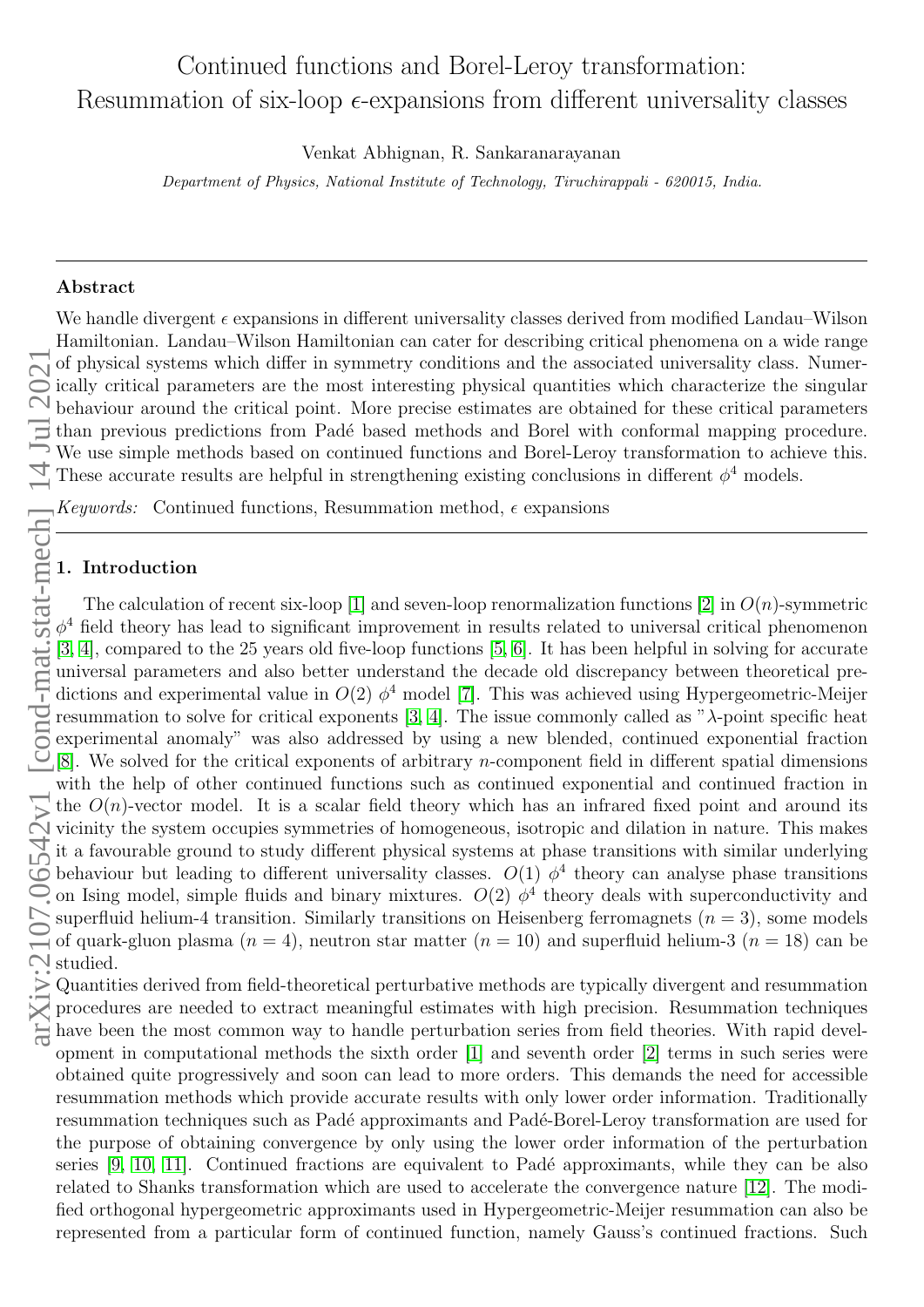continuous iterative functions have been used to tackle divergent series in different ways [\[13\]](#page-8-12), which is an old idea developed by Yukalov [\[14,](#page-9-0) [15\]](#page-9-1). Here we implement resummation methods using continued functions and Shanks transformation on recently derived six-loop  $\epsilon$  expansions in different modified models. Further to improve convergence and remove irregularities we combine continued functions with Borel-Leroy transformation. Such six-loop perturbative expansions were derived in *n*-vector model with cubic anisotropy [\[9\]](#page-8-8),  $O(n) \times O(m)$  spin models [\[10\]](#page-8-9) and weakly disordered Ising model [\[11\]](#page-8-10), which were all solved based on the six-loop expansions from  $O(n)$ -symmetric model by Kompaniets et al. [\[1\]](#page-8-0). Re-estimation of critical parameters in these models using different methods with better accuracy are helpful in removing contradictions and strengthening existing arguments regarding these theories. Also in all these cases the exact solutions are not known and the reliability of the extrapolated estimates is only established when different methods produce comparable results.

The paper is organized as follows: We initially introduce the continued functions and their implementation through Borel-Leroy transformation in Sec. 2. We then handle the perturbative expansions from n-vector model with cubic anisotropy,  $O(n) \times O(m)$  spin models and weakly disordered Ising model in Sec. 3, 4 and 5 respectively.

# 2. Continued functions and Borel-Leroy transformation

The  $\epsilon$  expansions in all the models produce quantities of interest in form of

$$
Q(\epsilon) \approx \sum_{i=0}^{N} q_i \epsilon^i
$$
 (1)

in a system with  $d = 4 - \epsilon$  spatial dimensions. As mentioned earlier this quantity is divergent in nature and hence we convert  $Q(\epsilon)$  into continued exponential (CE),

$$
Q(\epsilon) \sim b_0 \exp(b_1 \epsilon \exp(b_2 \epsilon \exp(b_3 \epsilon \exp(b_4 \epsilon \exp(b_5 \epsilon \exp(b_6 \epsilon \exp(\cdots))))))
$$
 (2)

or a continued exponential fraction (CEF),

$$
Q(\epsilon) \sim c_0 \exp\left(\frac{1}{1 + c_1 \epsilon \exp\left(\frac{1}{1 + c_2 \epsilon \exp\left(\frac{1}{1 + c_3 \epsilon \exp\left(\frac{1}{1 + \cdots}\right)}\right)}\right)}\right) \quad \text{for} \quad (\epsilon \to 0).
$$
 (3)

Coefficients  ${b_i}$  and  ${c_i}$  can be solved up to arbitary order i from the perturbative coefficients  ${q_i}$ by Taylor expansion of CE and CEF as shown previously [\[8\]](#page-8-7). These affine transformations generally enlarge the region of convergence for  $Q(\epsilon)$  by a different mapping. And the convergence is obtained by observing the successive approximants

$$
B_1 \equiv b_0 \exp(b_1 \epsilon), B_2 \equiv b_0 \exp(b_1 \epsilon \exp(b_2 \epsilon)), B_3 \equiv b_0 \exp(b_1 \epsilon \exp(b_2 \epsilon \exp(b_3 \epsilon))), \cdots
$$
 (4)

in case of CE and the sequence

$$
C_1 \equiv c_0 \exp\left(\frac{1}{1+c_1\epsilon}\right), C_2 \equiv c_0 \exp\left(\frac{1}{1+c_1\epsilon \exp\left(\frac{1}{1+c_2\epsilon}\right)}\right),
$$
  

$$
C_3 \equiv c_0 \exp\left(\frac{1}{1+c_1\epsilon \exp\left(\frac{1}{1+c_2\epsilon\exp\left(\frac{1}{1+c_2\epsilon\exp\left(\frac{1}{1+c_3\epsilon}\right)}\right)}\right), \cdots (5)
$$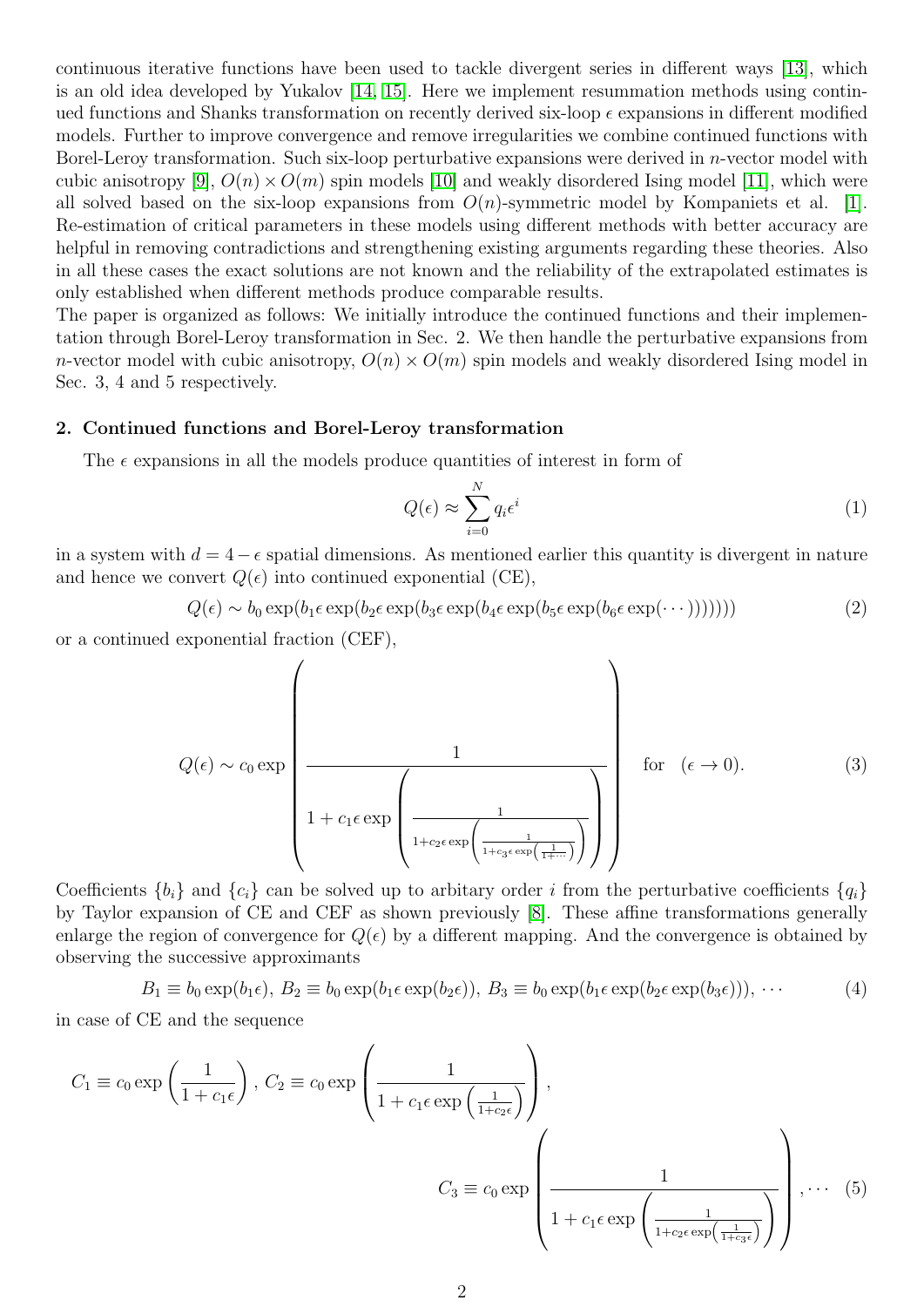in case of CEF. Such a sequence is further converged with aid of Shanks transformation and its iteration for any sequence  $\{A_i\}$  such as,

$$
S(A_i) = \frac{A_{i+1}A_{i-1} - A_i^2}{A_{i+1} + A_{i-1} - 2A_i} \text{ and } S^2(A_i) = \frac{S(A_{i+1})S(A_{i-1}) - S(A_i^2)}{S(A_{i+1}) + S(A_{i-1}) - 2S(A_i)}.
$$
 (6)

Further the Borel-Leroy (BL) technique we use is derivative of Padé-BL transformation commonly used [\[9,](#page-8-8) [10,](#page-8-9) [11\]](#page-8-10), where the Padé approximant is replaced with CE. BL transformation uses a shift parameter l based on which we can optimize the convergence behaviour. Tuning this parameter l we can tame the factorial growth of coefficients in quantity  $Q(\epsilon)$  and refine the estimate of  $Q(\epsilon)$  to higher accuracy. The BL transformation is given by

$$
Q(\epsilon) = \int_0^\infty e^{-t} t^l F(\epsilon t) dt, \quad F(y) = \sum_{i=0}^\infty \frac{q_i}{\Gamma(i+l+1)} y^i.
$$
 (7)

This transformation which implements sequence of CE is given by

$$
D_1 \equiv \int_0^\infty e^{-t}t^l d_0 \exp(d_1 \epsilon t) dt, D_2 \equiv \int_0^\infty e^{-t}t^l d_0 \exp(d_1 \epsilon t \exp(d_2 \epsilon t)) dt,
$$
  

$$
D_3 \equiv \int_0^\infty e^{-t}t^l d_0 \exp(d_1 \epsilon t \exp(d_2 \epsilon t \exp(d_3 \epsilon t))) dt, \cdots (8)
$$

where coefficients  $\{d_i\}$  are obtained similar to  $\{b_i\}$  from the series  $F(y)$ . Similar to previous approaches the sequence  $\{D_i\}$  provides the converged estimate which is further accelerated using Shanks transformation. We observe that implementing CEF with BL transformation does not lead to significant improvement in the convergence behaviour.

To measure the accuracy of our estimates we calculate error using the relation

$$
(|S(A_{i+1}) - S(A_i)| + |S(A_{i+1}) - S^2(A_i)|)/2,
$$
\n(9)

when we take  $S^2(A_i)$  as our final estimate for  $Q(\epsilon)$  from the sequence  $\{A_i\}$ . This relation which is based on successive approximations gives the accuracy of our estimate since the value of Shanks iteration depends on previous iterations. To find the parameter  $l$  in BL transformation, we inspect the space of  $l \in [0, 50]$  with  $\Delta l = 0.01$  to minimize the error given above. We choose the resummation tool empirically based on observing the convergence nature of coefficients  $\{q_i\}$  and feasibility of finding parameter l.

We have already checked the applicability of CE and CEF on perturbative  $\epsilon$  expansions from  $O(n)$ symmetric field theory [\[8\]](#page-8-7). To test the applicability of CE with BL transformation, we implement it to calculate the correction-to-scaling exponent  $\omega$  from  $O(n)$ -symmetric theory. Especially in 3d system for the  $O(4)$   $\phi^4$  model we previously used continued fraction to obtain the estimate  $\omega = 0.7896(1)$  [\[8\]](#page-8-7), which is only compatible with recent calculations from self-consistent resummation algorithm [\[16\]](#page-9-2) where  $\omega = 0.7863(9)$  was obtained. It is also comparable with estimates from Borel with conformal mapping (BCM) and conformal bootstrap calculations,  $\omega = 0.794(9)$  [\[1\]](#page-8-0) and  $\omega = 0.817(30)$  [\[17\]](#page-9-3), respectively. But there is a mismatch from other recent estimates namely hypergeometric-Meijer resummation [\[3\]](#page-8-2), non-perturbative renormalization group [\[18\]](#page-9-4) and Monte Carlo simulations (MC) [\[19\]](#page-9-5) predict as  $\omega =$ 0.7519(13),  $\omega = 0.761(12)$  and  $\omega = 0.765(30)$ , respectively. We used continued fraction since the  $\epsilon$ expansion for  $\omega$  is of the form  $\epsilon Q(\epsilon)$  such as [\[3\]](#page-8-2)

$$
\omega = \epsilon - 0.541667\epsilon^2 + 1.15259\epsilon^3 - 3.27193\epsilon^4 + 10.8016\epsilon^5 - 40.5665\epsilon^6 + 166.256\epsilon^7. \tag{10}
$$

Here we solve for  $Q(\epsilon)$  using CE-BL and multiply the estimate with value of  $\epsilon$ . In order to obtain critical exponents for three-dimensional systems we finally equate  $\epsilon$  to unity. To introduce the tuning parameter l we take into consideration Eq. (7) for  $Q(\epsilon)$  such as

$$
F(\epsilon t) = \frac{1}{\Gamma(l+1)} - \frac{0.541667\epsilon t}{\Gamma(l+2)} + \frac{1.15259\epsilon^2 t^2}{\Gamma(l+3)} - \frac{3.27193\epsilon^3 t^3}{\Gamma(l+4)} + \frac{10.8016\epsilon^4 t^4}{\Gamma(l+5)} - \frac{40.5665\epsilon^5 t^5}{\Gamma(l+6)} + \frac{166.256\epsilon^6 t^6}{\Gamma(l+7)}.
$$
\n(11)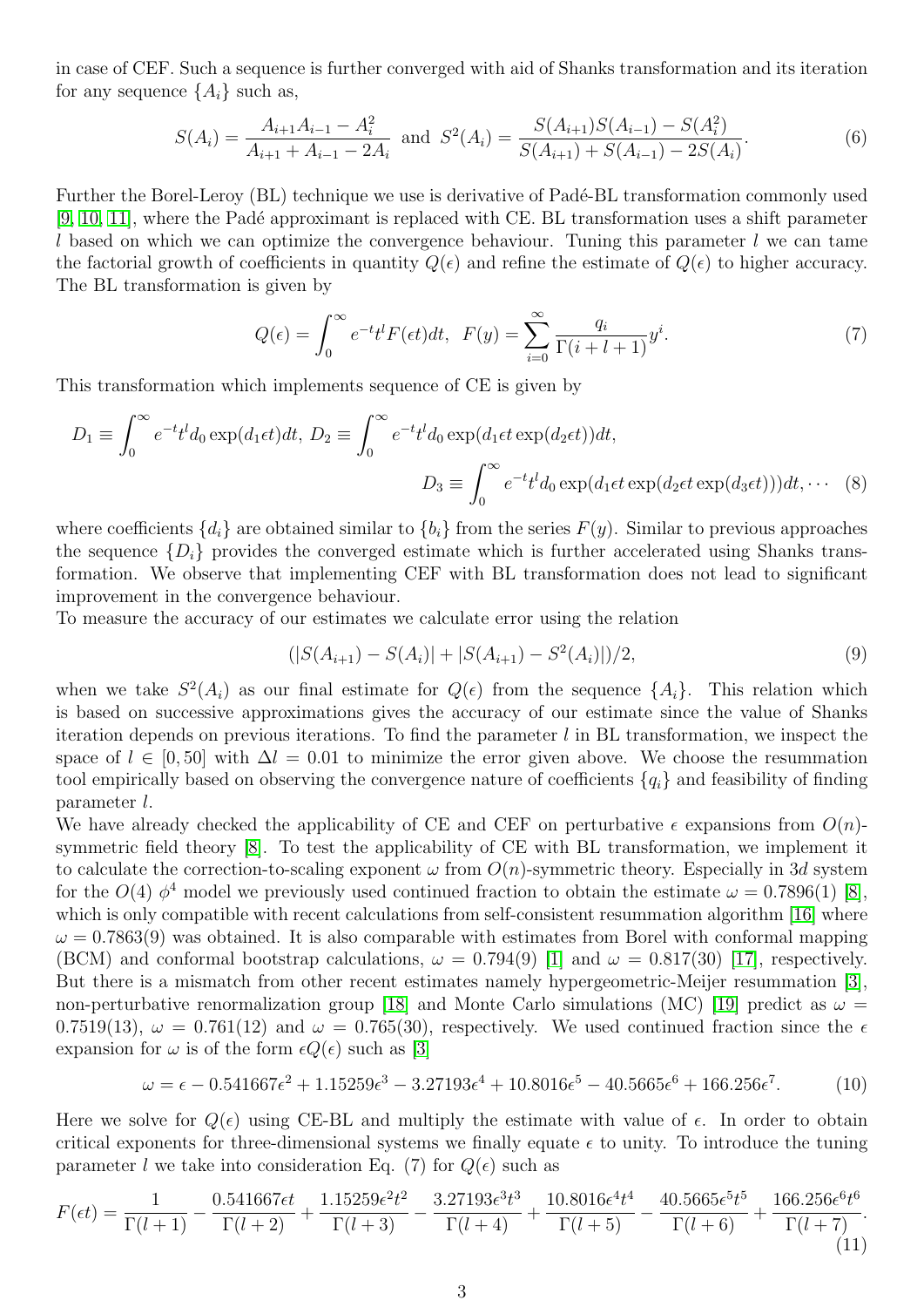Further by implementing CE as in Eq. (8) we find the sequence for  $\epsilon Q(\epsilon)$  such as

$$
D_1 = \epsilon \int_0^{\infty} e^{-t} t^l \frac{1}{\Gamma(l+1)} \exp\left(-\frac{0.541667 \Gamma(l+1)}{\Gamma(l+2)} \epsilon t\right) dt,
$$
  

$$
D_2 = \epsilon \int_0^{\infty} e^{-t} t^l \frac{1}{\Gamma(l+1)} \exp\left(-\frac{0.541667 \Gamma(l+1)}{\Gamma(l+2)} \epsilon t \exp\left(1.84615 \Gamma(l+2) \left(\frac{.00001 \Gamma(l+1)}{\Gamma(l+2)^2} - \frac{0.00006}{\Gamma(l+3)}\right) t\right)\right) dt,
$$
 (12)

Evaluating these integrals we get approximants  $\{D_i\}$  and further accelerate their convergence using Shanks transformed sequence  $\{S(D_i)\}\$ . We take our final estimate for  $\omega$  from  $S^2(D_4)$  and estimate the error from relation  $(|S(D_5) - S(D_4)| + |S(D_5) - S^2(D_4)|)/2$  as in Eq.(9). By tuning the parameter l we illustrate the behaviour of estimate in Fig. 1(a) for  $l \in [0.5, 1.2]$ . We observe that by shifting the parameter l the nonuniformity in our approximants can be removed and region of precise estimate can be decided, where the value of estimate is sensistive to l. Further observing the confined region  $l \in [1,1.2]$  in Fig. 1(b) we decide  $l = 1.097$ to get the precise estimate  $\omega = 0.79419$  which is most compatible with BCM prediction. We note here that in BCM procedure it is necessary to know the asymptotic behaviour of perturbative expansions for Green's functions whereas our procedure involves only lower order information.



Figure 1: We plot the estimate of  $\omega$  derived from  $S^2(D_4)$  vs shift parameter l, with the error bars showing the value of  $(|S(D_5) - S(D_4)| + |S(D_5) - S^2(D_4)|)/2.$ 

The choices in this CE-BL procedure might be leading to overestimation of accuracy in the estimates obtained. More stringent test for this procedure would be to calculate correlation length exponent of well known 3d Ising model which has a general consensus up to third decimal place,  $\nu_{Ising} \approx 0.630$  using different theoretical approaches like renormalization group (RG) [\[3,](#page-8-2) [8\]](#page-8-7), Conformal bootstrap [\[20\]](#page-9-6) and MC [\[21\]](#page-9-7). Using CE-BL resummation of slowly converging  $\epsilon$  expansion [\[3\]](#page-8-2) we obtain the estimate  $\nu_{Ising} = 0.63134$ , which assures the accuracy of this procedure to at least third decimal place.

#### 3. n-vector model with cubic anisotropy

Critical parameters in a realistic cubic crystal with anisotropy were recently studied for n-vector field [\[9\]](#page-8-8). In such model there is a competition of RG flows between isotropic Heisenberg and anisotropic cubic modes which are in different regimes of critical behaviour. This leads to stability of fixed points for this model only in a particular region of order parameter n. Marginal order parameter dimensionality  $n_c$  determines the stability, where in case of  $n < n_c$  the Heisenberg critical behaviour dominates and for  $n > n_c$  cubic critical regime is stable. So for  $n > n_c$ , a new class of universality for critical behaviour of cubic-anisotropy emerges completely different from the  $O(n)$  class (Heisenberg). Hence studying  $n_c$  is of physical importance for real ferromagnets with anisotropies to determine which regime they follow. Initial studies on such models lead to  $n_c > 3$  using RG method [\[22\]](#page-9-8) and  $n_c = 3$  using Monte Carlo simulations (MC) [\[23\]](#page-9-9). However later studies based on higher order resummation of RG perturbative series showed that  $n_c < 3$  [\[24,](#page-9-10) [25,](#page-9-11) [26\]](#page-9-12). The recent six-loop  $\epsilon$  expansion provides the best prediction as  $n_c = 2.915(3)$  with the Padé-BL technique [\[9\]](#page-8-8). This prediction was derived from six-loop  $\epsilon$  expression for  $n_c$  which was given as

$$
n_c = 4 - 2\epsilon + 2.588476\epsilon^2 - 5.874312\epsilon^3 + 16.82704\epsilon^4 - 56.62195\epsilon^5 + O(\epsilon^6)
$$
\n(13)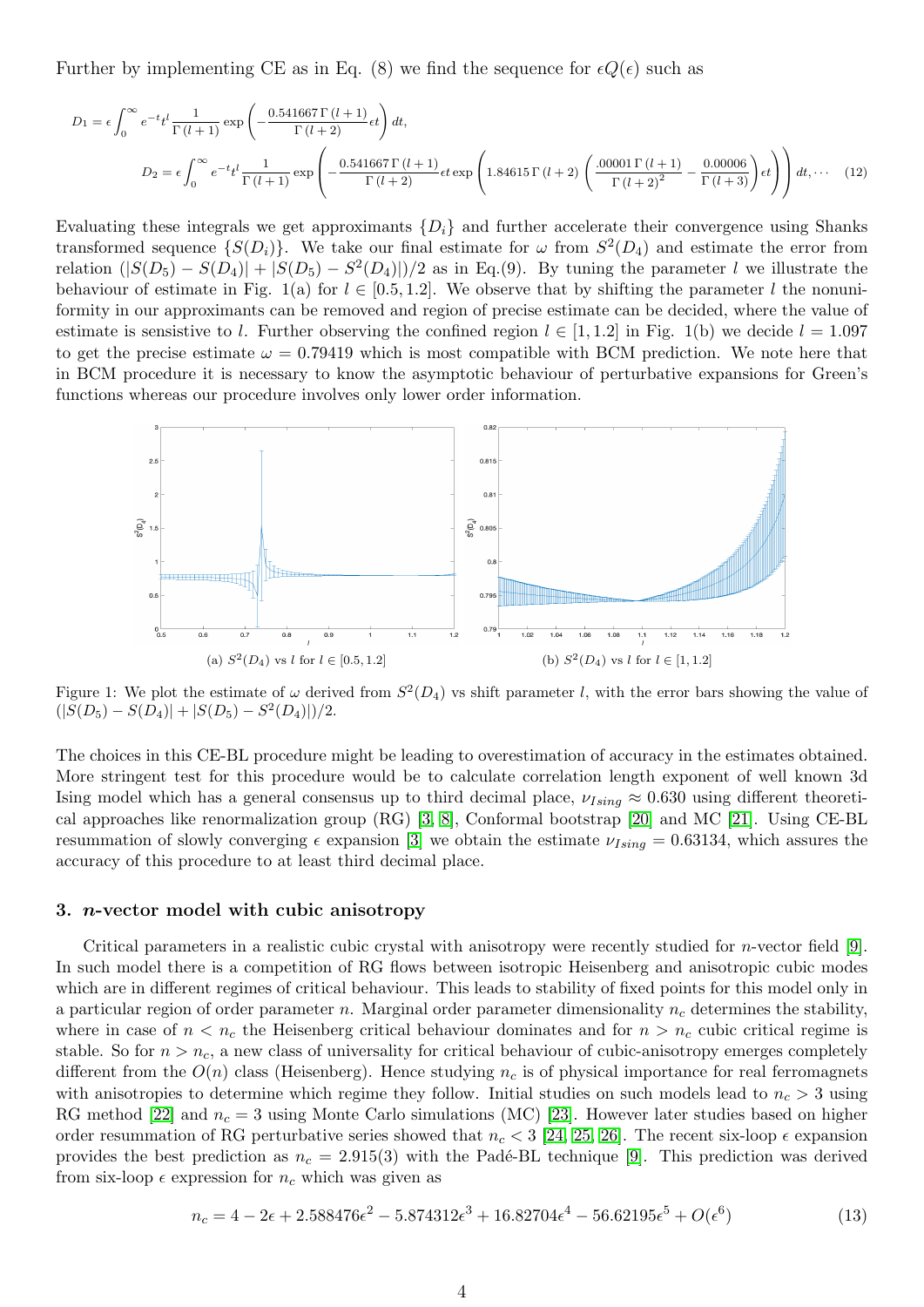for the physically interesting case of  $n = 3$ . We convert this into CE (Eq. 2) and calculate its Shanks to get the sequence for  $d = 3$  as

$$
B_1 = 2.42612, B_2 = 3.35454, B_3 = 2.63588, B_4 = 3.16593, B_5 = 2.71339
$$
\n
$$
(14)
$$

and

$$
S(B_2) = 2.94945, S(B_3) = 2.94093, S(B_4) = 2.92181.
$$
\n
$$
(15)
$$

As we observe the sequence  ${B_i}$  is oscillating between the best prediction given above, while the sequence of Shanks  $\{S(B_i)\}\$ is converging monotonically. To accelerate this convergence behaviour we take BL transformation of CE (Eq. 8) with  $l = 0.61$  to obtain

$$
D_1 = 2.58794, D_2 = 3.18263, D_3 = 2.94130, D_4 = 2.91015, D_5 = 2.96437
$$
\n
$$
(16)
$$

and Shanks of the above sequence is given by

$$
S(D_2) = 2.96437, S(D_3) = 2.91741, S(D_4) = 2.91735.
$$
\n
$$
(17)
$$

We take the final estimate from  $S^2(D_3)$ ,  $n_c = 2.91735(3)$  which is more precise compared to previous estimates from 3d RG approaches [\[24,](#page-9-10) [25,](#page-9-11) [26\]](#page-9-12), pseudo- $\epsilon$  expansion [\[27,](#page-9-13) [28\]](#page-9-14) and most compatible with the recent Padé-BL estimate (Table 1). We illustrate the behaviour of shift parameter l versus  $S^2(D_3)$  in Fig.2, with the error bars.



Figure 2: We plot the value of marginal order parameter dimensionality  $n_c$  derived from CE-BL estimate  $S^2(D_3)$  vs shift parameter l, with the error bars showing the value of  $(|S(D_4) - S(D_3)| + |S(D_4) - S^2(D_3)|)/2$ .

Further we study the critical exponents for this universality class of cubic ferromagnets with anisotropy  $(n = 3)$ , which are interesting since they differ from the Heisenberg class. The exponent  $\nu$  which determines the behaviour of correlation length was given by expression [\[9\]](#page-8-8)

$$
\frac{1}{\nu} = 2 - 0.44444\epsilon - 0.17513\epsilon^2 + 0.13460\epsilon^3 - 0.34969\epsilon^4 + 0.99461\epsilon^5 - 3.48637\epsilon^6 + O(\epsilon^7). \tag{18}
$$

Similarly we convert this into CE for  $d = 3$  and obtain the oscillating sequence

$$
1/B_1 = 0.62442, \ 1/B_2 = 0.72262, \ 1/B_3 = 0.66793, \ 1/B_4 = 0.71540, \ 1/B_5 = 0.68772, \ 1/B_6 = 0.71368. \tag{19}
$$

Consecutively the Shanks iterations provide sequence

$$
S(1/B_2) = 0.68749, S(1/B_3) = 0.69334, S(1/B_4) = 0.69791, S(1/B_5) = 0.70112,
$$
\n(20)

and

$$
S2(1/B3) = 0.714305, S2(1/B4) = 0.70858.
$$
\n(21)

We observe that the final iterated values of Shanks  $S^2(1/B_3)$  and  $S^2(1/B_4)$  provide a good neighbourhood for the prediction of  $\nu$ . To obtain a more precise prediction, we convert the expression of  $\nu$  into CEF (Eq. 3) whose rapidly convergent sequence is

$$
1/C_2 = 0.63725, \ 1/C_3 = 0.77547, \ 1/C_4 = 0.70693, \ 1/C_5 = 0.71451, \ 1/C_6 = 0.71122, \tag{22}
$$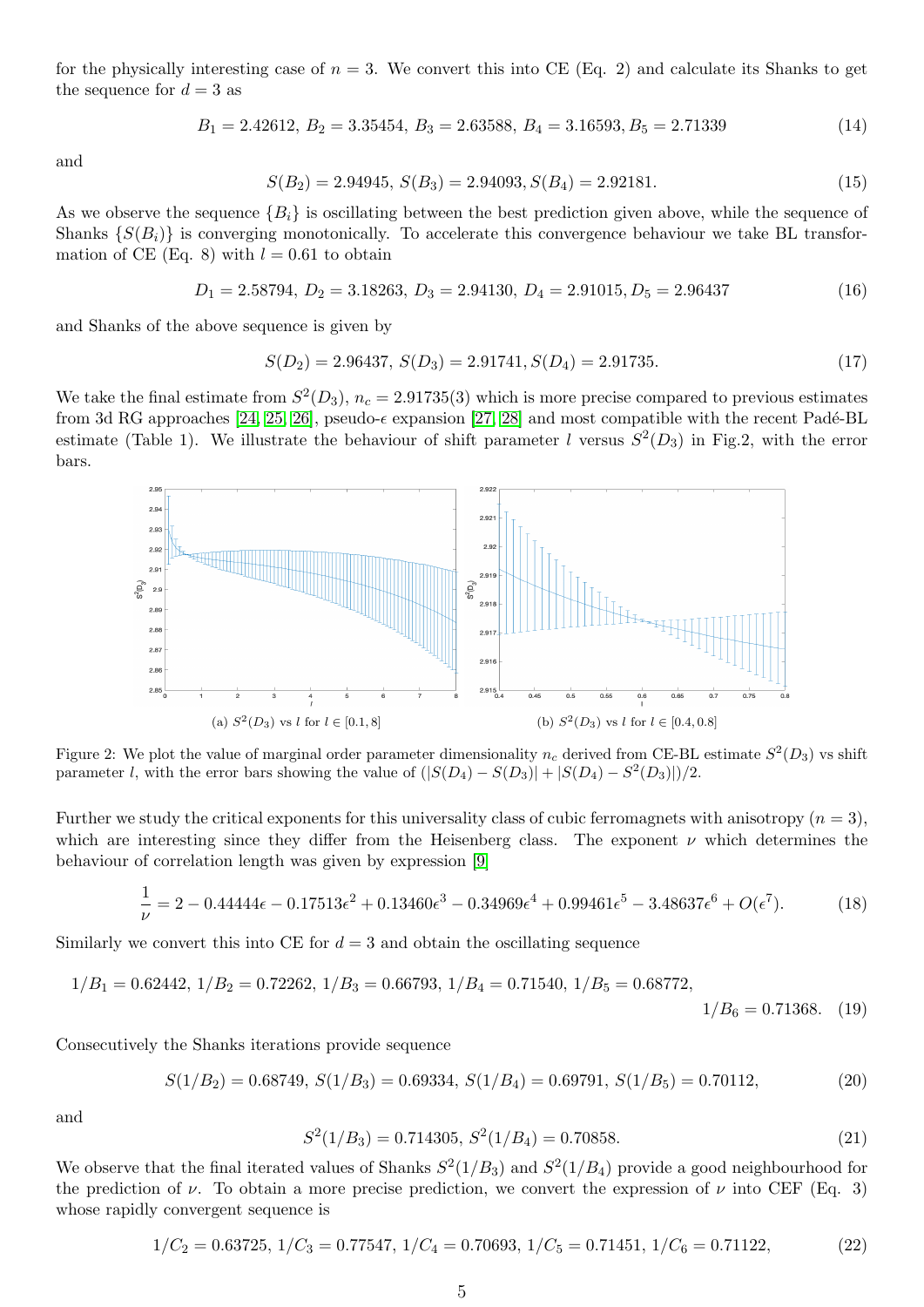with corresponding Shanks as

$$
S(1/C_3) = 0.72965, S(1/C_4) = 0.71376, S(1/C_5) = 0.71222, S^2(1/C_4) = 0.71205.
$$
 (23)

Our precise CEF estimate for cubic class  $\nu = 0.71205(85)$  is better than previous Padé-BL value of  $\nu = 0.700(8)$ [\[9\]](#page-8-8). And it marginally differs from recent seven-loop precise estimates of Heisenberg class using CEF,  $\nu =$ 0.70787(39) [\[8\]](#page-8-7) and hypergeometric-Meijer resummation,  $\nu = 0.70906(18)$  [\[3\]](#page-8-2). Similarly using the expression for  $\gamma$  [\[9\]](#page-8-8) the critical exponent of susceptibility, we determine its CE estimate using  $S^2(B_4) = 1.404(16)$  and CEF estimate using  $S^2(C_4) = 1.4236(11)$ . Similarly to calculate the correction-to-scaling exponent  $\omega$  we take the series which is of the form  $\epsilon Q(\epsilon)$  [\[9\]](#page-8-8), solve for  $Q(\epsilon)$  using CE and CE-BL and multiply the estimate with value of  $\epsilon$ . Further we compare them all with previous most compatible cubic class estimates and also with recent estimates from Heisenberg class in Table 1. These precise estimates show that quantitatively the critical exponents of 3d cubic class and Heisenberg class are numerically close and differ very marginally. This difference may be refined with help from higher  $\epsilon$  expansions.

| Table 1: Critical parameters $n_c$ , $\nu$ , $\gamma$ , $\omega$ for class of $n=3$ cubic-anisortropy model in three dimensional systems |  |  |  |  |  |
|------------------------------------------------------------------------------------------------------------------------------------------|--|--|--|--|--|
|------------------------------------------------------------------------------------------------------------------------------------------|--|--|--|--|--|

| Critical parameter | Continued function estimates                | Existing predictions                                                                        | Existing predictions<br>(Heisenberg class)   |
|--------------------|---------------------------------------------|---------------------------------------------------------------------------------------------|----------------------------------------------|
| $n_c$              | $2.956(26)$ (CE)<br>$2.91735(3)$ (CE-BL)    | $2.915(3)$ [9]<br>$2.89 - 2.92$ [25]<br>$2.89(4)$ [26]<br>$2.862(5)$ [27]<br>$2.86(1)$ [28] |                                              |
| $\nu$              | $0.7085(53)$ (CE)<br>$0.71205(85)$ (CEF)    | $0.700(8)$ [9]<br>$0.706(6)$ [24]<br>$0.704(4)$ [26]                                        | $0.70787(39)$ (CEF) [8]<br>$0.70906(18)$ [3] |
| $\gamma$           | $1.404(16)$ (CE)<br>$1.4236(11)$ (CEF)      | $1.368(12)$ [9]<br>$1.419(6)$ [26]<br>$1.416(4)$ [27]                                       | $1.3929(46)$ (CE) [8]<br>$1.385(4)$ [9]      |
| $\omega$           | $0.78417(29)$ (CE)<br>$0.78569(68)$ (CE-BL) | $0.799(4)$ [9]<br>$0.7833(54)$ [24]<br>$0.781(4)$ [26]                                      | $0.79083(1)$ [8]<br>$0.794(4)$ [16]          |

# 4.  $O(n) \times O(m)$  spin models

The extension of  $O(n)$ -symmetric field theory to  $O(n) \times O(m)$  symmetry is helpful in studying frustrated spin systems with noncoplanar and noncollinear ordering [\[10\]](#page-8-9). Such spin structures can be found in physical systems such as stacked triangular antiferromagnets (STA) and helical magnets (HM). Such physically interesting systems can be studied in this case for  $n = 2$ , XY and  $n = 3$ , Heisenberg frustrated antiferromagnets. For  $m = 2$ the theory corresponds to system with noncollinear but coplanar ordering (such that  $n > m$ ). Further with  $m \geq 3$  we can study the critical behavior of magnets with noncoplanar ordering. Similar to the previous model based on stability of fixed points in RG flows, we can deduce the existence of an upper marginal order parameter value  $n^+(m,d)$  and lower marginal dimensionalities  $n^H(m,d)$ ,  $n^-(m,d)$ . This demarcation of order parameter n is useful to differentiate the different regimes of critical behaviour (where  $n^{H}(m, d) < n^{-}(m, d) < n^{+}(m, d)$ ). For  $n > n^{+}(m, d)$  the system follows second-order continuous phase transition with "chiral" universality class and for  $n^-(m,d) < n < n^+(m,d)$  the transition is first-order. Further for  $n < n^H(m,d)$  Heisenberg or  $O(mn)$ -symmetric critical behaviour dominates and for  $n^H(m, d) < n < n^-(m, d)$  the system either undergoes first-order transition or ordering happens with simple unfrustrated sinusoidal spin structure depending on the coupling constant. Finding these parameters along with critical exponents for such chiral universality class had given contradictory results in field-theoretical models compared to experiments [\[29,](#page-9-15) [30\]](#page-9-16). Also the results of different experiments had produced a wide range of unrelated critical exponents and even the order of phase transition was found to differ for materials with same symmetry [\[31,](#page-9-17) [32,](#page-9-18) [33,](#page-10-0) [34,](#page-10-1) [35,](#page-10-2) [36,](#page-10-3) [37,](#page-10-4) [38,](#page-10-5) [39\]](#page-10-6).

Hence initially getting precise estimates for upper marginal dimensionality  $n^+(m = \{2,3\}, 4 - \epsilon)$  is of physical importance to determine the type of phase transition in real systems. We illustrate the results for determining  $n^+(m = \{2, 3\}, 4-\epsilon)$  which seem to possess the most irregular numerical structure compared to other quantities of lower marginal dimensionalities [\[10\]](#page-8-9). The six-loop  $\epsilon$  expansion for  $n^+(2, 4-\epsilon)$  was obtained as [10]

$$
n^+(2, 4-\epsilon) = 21.798 - 23.431\epsilon + 7.0882\epsilon^2 - 0.0321\epsilon^3 + 4.2650\epsilon^4 - 8.4436\epsilon^5 + O(\epsilon^6). \tag{24}
$$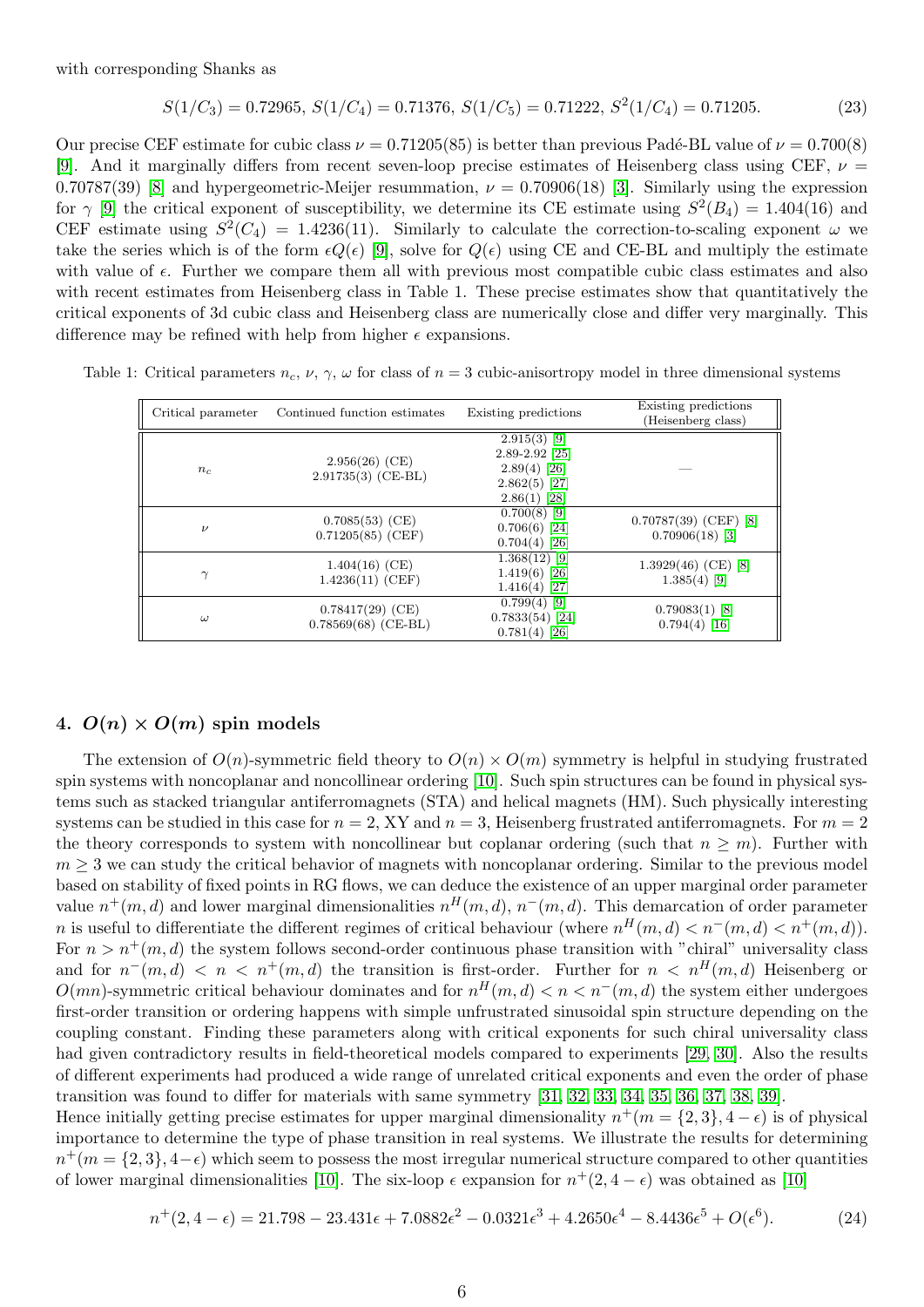Constructing CE and consecutive Shanks iteration of this expansion for  $d = 3$  we obtain

$$
B_1 = 7.440, B_2 = 5.597, B_3 = 5.323, B_4 = 5.596, B_5 = 5.597
$$
  
and  $S(B_2) = 5.275, S(B_3) = 5.450, S(B_4) = 5.597, S^2(B_3) = 5.996.$  (25)

Similarly constructing CE-BL  $(l = 3.69,$  Fig 3.(a)) and consecutive Shanks iteration we obtain

$$
D_1 = 8.281, D_2 = 6.402, D_3 = 5.911, D_4 = 6.147, D_5 = 6.034
$$
  
and  $S(D_2) = 5.737, S(D_3) = 6.07, S(D_4) = 6.07, S^2(D_3) = 6.07$ . (26)

We observe our estimates from CE,  $n^+(2,3) = 5.99(27)$  and CE-BL,  $n^+(2,3) = 6.07$  are compatible with recent inverse biased Padé-BL prediction  $n^+(2,3) = 6.1(1)$  and BCM prediction  $n^+(2,3) = 6.0(6)$  [\[10\]](#page-8-9). Similarly the six-loop  $\epsilon$  expansion for  $n^+(3, 4-\epsilon)$  was obtained as [\[10\]](#page-8-9)

$$
n^+(3,4-\epsilon) = 32.492 - 33.719\epsilon + 11.100\epsilon^2 - 2.1440\epsilon^3 + 5.2756\epsilon^4 - 8.4830\epsilon^5 + O(\epsilon^6). \tag{27}
$$

Constructing CE and consecutively Shanks iteration of this expansion for  $d = 3$  we obtain

$$
B_1 = 11.5102, B_2 = 9.267, B_3 = 8.408, B_4 = 9.177, B_5 = 9.109
$$
  
and  $S(B_2) = 7.876, S(B_3) = 8.814, S(B_4) = 9.115, S^2(B_3) = 9.257.$  (28)

Constructing CE-BL  $(l = 5.27, Fig 3.6)$  and consecutively Shanks iteration we obtain

$$
D_1 = 12.437, D_2 = 9.989, D_3 = 9.084, D_4 = 9.532, D_5 = 9.310
$$
  
and  $S(D_2) = 8.554, S(D_3) = 9.384, S(D_4) = 9.384, S^2(D_3) = 9.384.$  (29)

We observe our estimates from CE,  $n^+(3,3) = 9.25(22)$  and CE-BL,  $n^+(3,3) = 9.384$  are compatible with the inverse biased Padé-BL prediction  $n^+(3,3) = 9.7(1.0)$  and BCM prediction  $n^+(3,3) = 9.3(4)$  [\[10\]](#page-8-9). Similarly using the CE and CE-BL methods we compute estimates of other physically interesting values of upper marginal order parameter  $n^+(m = \{4, 5, 6\}, 4-\epsilon)$  and lower marginal dimensionalities  $n^-(m = \{2, ..., 6\}, 4-\epsilon)$ ,  $n^H(m = \{4, ..., 6\})$  $\{2, ..., 6\}, 4-\epsilon$  [\[10\]](#page-8-9). We observe that all our estimates are compatible with Padé-BL and BCM predictions from six-loop expansion [\[10\]](#page-8-9), five-loop expansion [\[40\]](#page-10-7) and pseudo- $\epsilon$  expansion [40] (Table 2). Further it is interesting to compute critical exponents of chiral universality class for  $m = 2$  with  $n \geq 6$  since we obtain  $n^+(2,3) \approx 6$ . We compute  $\nu$ ,  $\eta$  and  $\gamma$  [\[10\]](#page-8-9) using CE. CEF or CE-BL could not provide better accuracy. The series for  $\eta$  takes the form  $\epsilon^2 Q(\epsilon)$  which we handle similar to the way of  $\omega$ . We compute correction-to-scaling exponents  $\omega_1$  and  $\omega_2$  [\[10\]](#page-8-9) using CE.  $\omega_1$  and  $\omega_2$  are interesting in physical point of view since they determine the stability of fixed points in RG flows. We tabulate all the estimates for chiral critical exponents in Table 3 to compare them with recent predictions from Padé based resummation of six-loop expansion [\[10\]](#page-8-9) and five-loop expansion [\[40\]](#page-10-7). We observe that all our estimates have improved precision compared to the Pad´e-BL and BCM predictions except for values of  $n^-(6,3)$  and  $\omega_2$  for  $n=32$ .



Figure 3: We plot the value of upper marginal order parameter  $n^+$  derived from CE-BL estimate  $S^2(D_3)$  vs shift parameter l, with the error bars showing the value of  $(|S(D_4) - S(D_3)| + |S(D_4) - S^2(D_3)|)/2$ .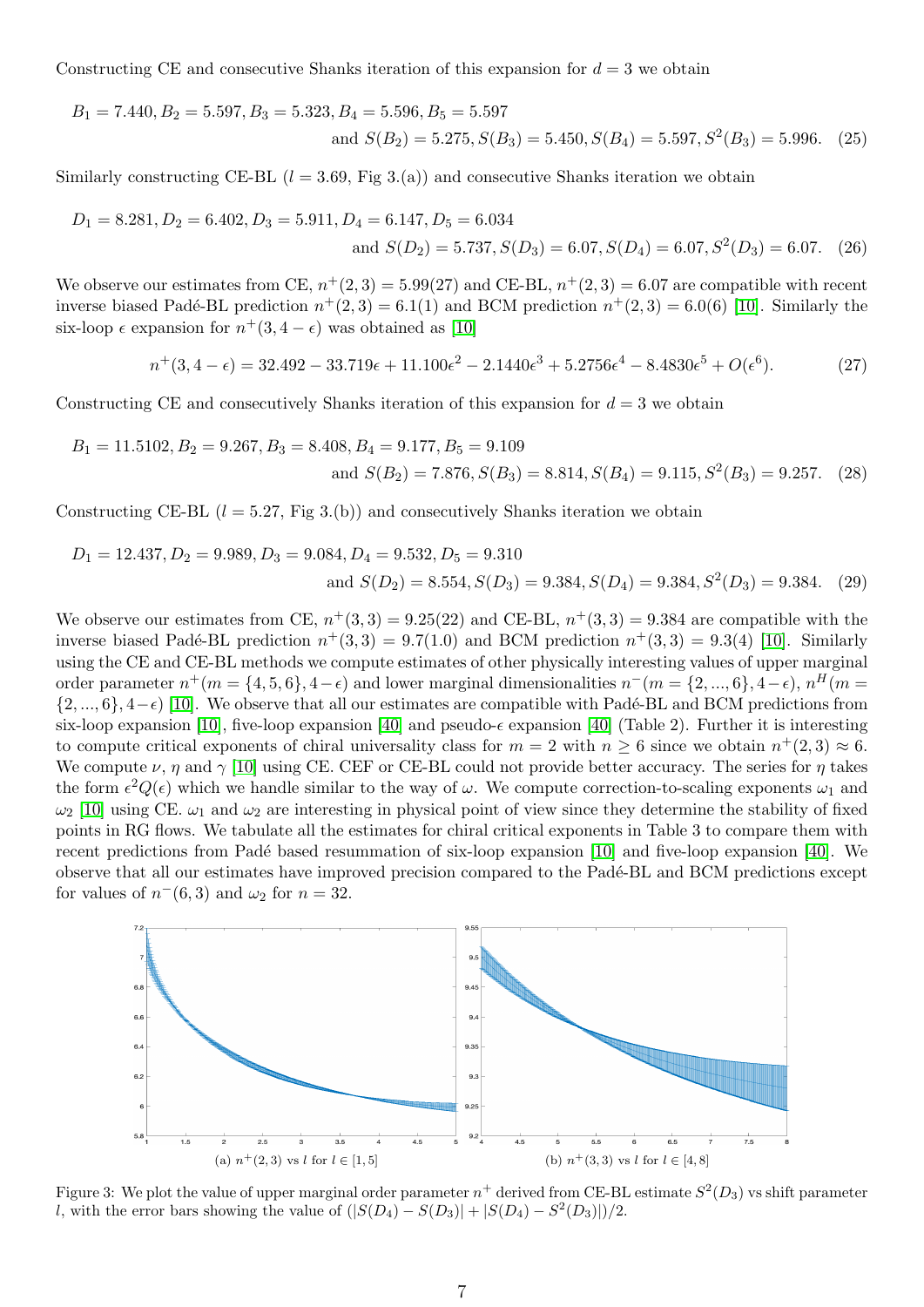Table 2: Marginal dimensionalities  $n^+$ ,  $n^-$  and  $n^H$  for class of  $O(n) \times O(m)$  symmetric model for physically relevant three dimensional systems. CE-BL estimates are denoted by superscript\*.

| Critical parameter | $m=2$                                                                                          | $m=3$                                                                                         | $m=4$                                                                                            | $m=5$                                                                                             | $m=6$                                                                                |
|--------------------|------------------------------------------------------------------------------------------------|-----------------------------------------------------------------------------------------------|--------------------------------------------------------------------------------------------------|---------------------------------------------------------------------------------------------------|--------------------------------------------------------------------------------------|
| $n^+(m,3)$         | $5.99(27)$ (CE)<br>$6.07*$ $(l = 3.69)$<br>$6.22(12)$ [40]<br>$6.1(6)$ [40]<br>$5.96(19)$ [10] | $9.25(22)$ (CE)<br>$9.384*$ $(l = 5.27)$<br>$9.9(3)$ [40]<br>$9.5(5)$ [40]<br>$9.32(19)$ [10] | $12.19(21)$ (CE)<br>$12.363*$ $(l = 6.44)$<br>$13.2(6)$ [40]<br>$12.7(7)$ [40]<br>$12.3(3)$ [10] | $15.04(22)$ (CE)<br>$15.215*(l = 7.47)$<br>$16.3(1.3)$ [40]<br>$15.7(1.0)$ [40]<br>$15.0(3)$ [10] | $17.83(23)$ (CE)<br>$18.003*$ $(l = 8.43)$<br>$18.0(5)$ (BCM) [10]<br>$17.8(3)$ [10] |
| $n^-(m,3)$         | $1.964(3)$ (CE)<br>$1.968(5)^{*}$ ( <i>l</i> = 19.25)<br>$1.970(3)$ [10]                       | $1.403$ (CE)<br>$1.406(1)^{*}$ $(l = 6.55)$<br>$1.408(4)$ [10]                                | $1.182(2)$ (CE)<br>$1.182*$ $(l = 21.32)$<br>$1.182(6)$ [10]                                     | $1.082(61)$ (CE)<br>$1.089(9)$ [10]                                                               | $1.325(5)$ (CE)<br>$1.066(12)$ [10]                                                  |
| $n^H(m,3)$         | $1.478(13)$ (CE)<br>$1.459*$ $(l = 0.6)$<br>$1.462(13)$ [10]                                   | $0.985(9)$ (CE)<br>$0.972*(l=0.61)$<br>$0.973(11)$ [10]                                       | $0.739(6)$ (CE)<br>$0.729*(l=0.6)$<br>$0.733(10)$ [10]                                           | $0.591(5)$ (CE)<br>$0.583*$ $(l = 0.61)$<br>$0.587(8)$ [10]                                       | $0.493(4)$ (CE)<br>$0.486*$ $(l = 0.6)$<br>$0.488(7)$ [10]                           |

Table 3: Critical exponents  $\nu, \eta, \gamma, \omega_1$  and  $\omega_2$  for  $m = 2$  chiral universality class in physically relevant three dimensional systems with noncollinear but coplanar ordering.

| Critical exponent | $n=6$                                                                      | $n=7$                                                    | $n=8$                                                   | $n=16$                                                  | $n=32$                                                  |
|-------------------|----------------------------------------------------------------------------|----------------------------------------------------------|---------------------------------------------------------|---------------------------------------------------------|---------------------------------------------------------|
| $\nu$             | $0.6516(21)$ (CE)<br>$0.65(2)$ [10]                                        | $0.7117(5)$ (CE)<br>$0.71(4)$ [40]<br>$0.713(8)$ [10]    | $0.73398$ (CE)<br>$0.75(4)$ [40]<br>$0.745(11)$ [10]    | $0.899(10)$ (CE)<br>$0.89(4)$ [40]<br>$0.850(16)?$ [10] | $0.9368(33)$ (CE)<br>$0.94(2)$ [40]<br>$0.940(17)$ [10] |
| $\eta$            | $0.04716(36)$ (CE)<br>$0.047(3)$ [10]                                      | $0.04436(69)$ (CE)<br>$0.045(3)$ [10]                    | $0.04144(99)$ (CE)<br>$0.042(2)$ [10]                   | $0.026156(29)$ (CE)<br>$0.0261(7)$ [10]                 | $0.01609$ (CE)<br>$0.014(3)$ [10]                       |
|                   | $1.29561$ (CE)<br>$1.27(3)$ [10]                                           | $1.39603(40)$ (CE)<br>$1.39(6)$ [40]<br>$1.396(14)$ [10] | $1.45054$ (CE)<br>$1.45(6)$ [40]<br>$1.461(17)$ [10]    | $1.795(35)$ (CE)<br>$1.75(4)$ [40]<br>$1.70(5)?$ [10]   | $1.8565(55)$ (CE)<br>$1.87(4)$ [40]<br>$1.87(4)$ [10]   |
| $\omega_1$        | $0.6516(21)$ (CE)<br>$0.65(2)$ [10]                                        | $0.7117(5)$ (CE)<br>$0.71(4)$ [40]<br>$0.713(8)$ [10]    | $0.73398$ (CE)<br>$0.75(4)$ [40]<br>$0.745(11)$ [10]    | $0.899(10)$ (CE)<br>$0.89(4)$ [40]<br>$0.850(16)?$ [10] | $0.9368(33)$ (CE)<br>$0.94(2)$ [40]<br>$0.940(17)$ [10] |
| $\omega_2$        | $0.07327(42)$ (CE)<br>$[0.071, 0.167]$ (BCM) [10]<br>$[0.069, 0.171]$ [10] | $0.3431(13)$ (CE)<br>$0.33(10)$ [40]<br>$0.34(2)$ [10]   | $0.4557(14)$ (CE)<br>$0.45(8)$ [40]<br>$0.447(15)$ [10] | $0.77572(36)$ (CE)<br>$0.77(2)$ [40]<br>$0.771(6)$ [10] | $0.891(27)$ (CE)<br>$0.90(1)$ [40]<br>$0.904(8)$ [10]   |

## 5. Randomly diluted Ising model

Randomly diluted Ising model (RIM) for systems with "frozen" impurities have different universality class of critical exponents derived from that of pure Ising model [\[41,](#page-10-8) [42\]](#page-10-9). Studying this model using RG approach is interesting since other disordered systems such as randomly site-diluted Ising model [\[43,](#page-10-10) [44\]](#page-10-11), randomly bond-diluted Ising model [\[45,](#page-10-12) [46\]](#page-10-13) and  $\pm J$  Ising model [\[47,](#page-10-14) [48\]](#page-10-15) fall under the same category of RIM universality class. Experimentally the critical behaviours are studied in crystalline mixture of two compounds such as ordering in an anisotropic uniaxial antiferromagnet of  $FeF_2$  or  $MnF_2$  with  $ZnF_2$  as impurity.

Initial RG studies on RIM model has led to conclusion that critical exponents have to be in the powers of √  $\sqrt{\epsilon}$  instead of  $\epsilon$  [\[49,](#page-10-16) [50\]](#page-10-17). However the most recent studies show that resummation of critical exponents in  $\sqrt{\epsilon}$  expansion do not give reliable estimates in comparison with predictions from other theoretical approaches  $\sqrt{\epsilon}$  expansion do not give rename estimates in comparison with predictions from other theoretical [\[51,](#page-10-18) [11\]](#page-8-10). For instance the recent six-loop  $\sqrt{\epsilon}$  expansions derived for  $\nu$  and  $\gamma$  are in the form of [\[11\]](#page-8-10)

$$
\nu_{\sqrt{\epsilon}} = 0.5 + 0.0841158\epsilon^{1/2} - 0.016632\epsilon + 0.0477535\epsilon^{3/2} + 0.272584\epsilon^2 + 0.223298\epsilon^{5/2} + O(\epsilon^3)
$$
(30)

and

$$
\gamma_{\sqrt{\epsilon}} = 1 + 0.168232\epsilon^{1/2} - 0.0285471\epsilon + 0.0788288\epsilon^{3/2} + 0.564505\epsilon^2 + 0.440615\epsilon^{5/2} + O(\epsilon^3). \tag{31}
$$

We construct CEF sequences such as in Eq. (5) for variable t with a change in variable  $\epsilon \to \epsilon t^2$  for  $d=3$  and finally equate t to unity. We get CEF estimates  $\nu_{\sqrt{\epsilon}} = 0.57956(16)$  and  $\gamma_{\sqrt{\epsilon}} = 1.16108(19)$  which are more precise than the recent Padé-BL predictions  $\nu_{\sqrt{\epsilon}} = 0.577(31)$  and  $\gamma_{\sqrt{\epsilon}} = 1.172(55)$  [\[11\]](#page-8-10). However we come to the same conclusion that these values of critical exponents obtained from resummation of  $\sqrt{\epsilon}$  expansions to the same conclusion that these values of critical exponents obtained from resummation of  $\sqrt{\epsilon}$  expansions are in contradiction from theoretical and experimental results, further confirming that these series are not resummable. One can further try resummation of the RG functions directly through continued functions instead summable. One can further try resummation of the KG functions differently of  $\sqrt{\epsilon}$  expansions to obtain critical exponents as tried previously [\[51,](#page-10-18) [11\]](#page-8-10).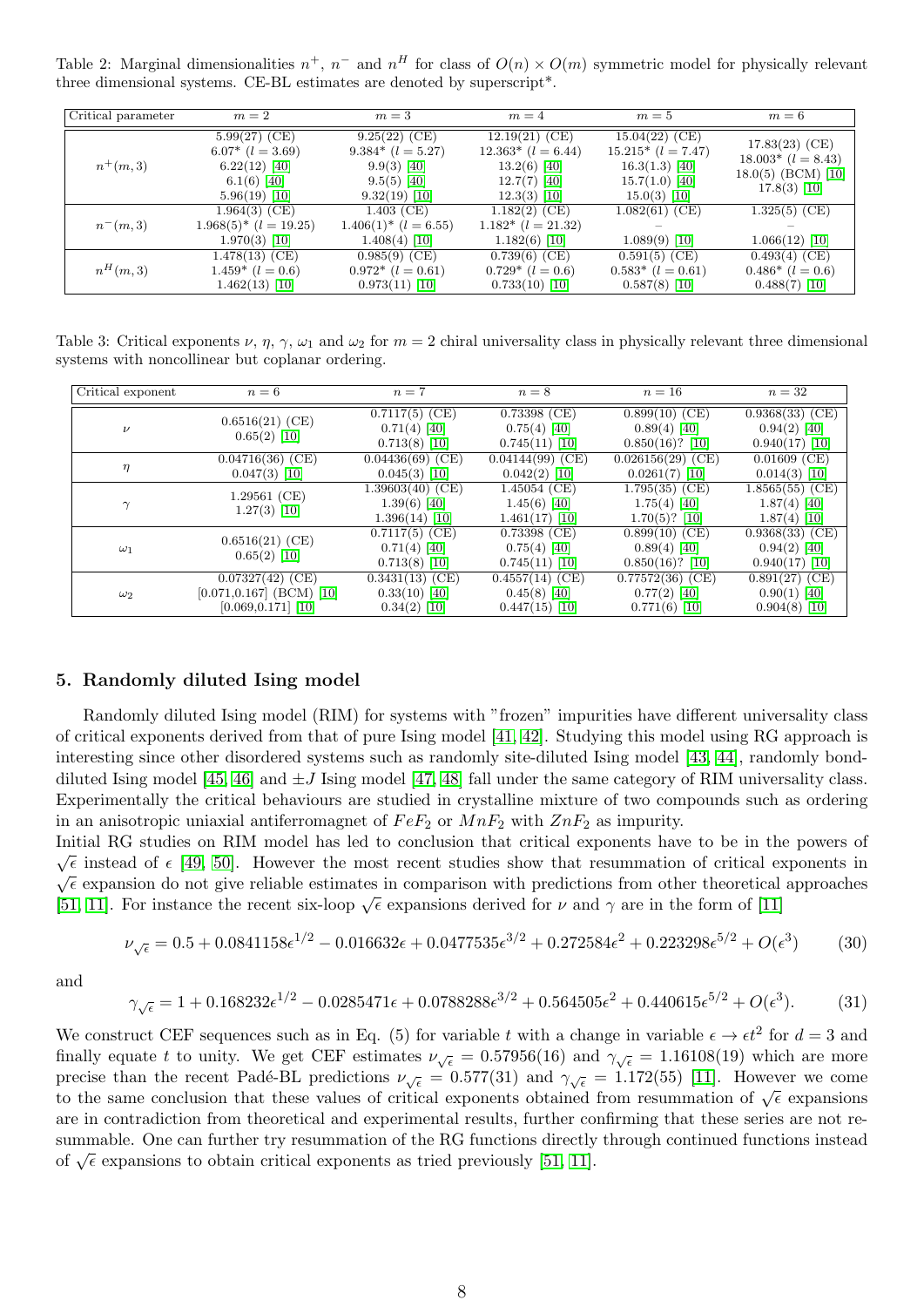## 6. Conclusion

Simple methods using continued functions were utilised to derive precise critical parameters and critical exponents from six-loop RG perturbative expansions of *n*-vector model with cubic anisotropy,  $O(n) \times O(m)$ spin models and weakly disordered Ising model. This is useful in better defining the nature of continuous phase transitions in their corresponding physical systems. To summarise there is an interesting quote in the recent work of Kompaniets and Panzer regarding resummation methods [\[1\]](#page-8-0) : In work on resummation, there is always an undeclared parameter: the number of methods tried and rejected before the paper was written, which was followed by their comment "We stopped counting". Taking into consideration the essence of this problem, we have devised resummation methods with ease of use and less computations, which provide estimates with better accuracy than Padé based methods. Also Padé methods are typically riddled with spurious poles, where a thorough inspection is required to remove them when finding a reliable estimate. However in our approach one has to further rigorously study which strategic method using CE, CEF or CE-BL provides best accuracy and reliable convergence based on the numerical structure of the perturbation series. Also in all our cases we have handled only physically relevant systems with  $d = 3(\epsilon = 1)$ , further trying to study  $d = 2(\epsilon = 2)$ systems can cause trivial problems to emerge from the structure of continued functions we have considered. Such problems can perhaps be removed by implementing long-order asymptotic behaviour of the coefficients in the perturbation series if available.

## References

- <span id="page-8-0"></span>[1] M. V. Kompaniets and E. Panzer, "Minimally subtracted six-loop renormalization of  $O(n)$ -symmetric  $\phi^4$ theory and critical exponents," Phys. Rev. D, vol. 96, p. 036016, 2017.
- <span id="page-8-1"></span>[2] O. Schnetz, "Numbers and functions in quantum field theory," Phys. Rev. D, vol. 97, p. 085018, 2018.
- <span id="page-8-2"></span>[3] A. M. Shalaby, "Critical exponents of the O(N)-symmetric  $\phi^4$  model from the  $\epsilon^7$  hypergeometric-meijer resummation," The European Physical Journal C, 2021.
- <span id="page-8-3"></span>[4] A. M. Shalaby, "Precise critical exponents of the  $o(n)$ -symmetric quantum field model using hypergeometric-meijer resummation," Phys. Rev. D, vol. 101, p. 105006, 2020.
- <span id="page-8-4"></span>[5] R. Guida and J. Zinn-Justin, "Critical exponents of the N-vector model," Journal of Physics A: Mathematical and General, vol. 31, no. 40, pp. 8103–8121, 1998.
- <span id="page-8-5"></span>[6] Le Guillou, J.C. and Zinn-Justin, J., "Accurate critical exponents from the  $\epsilon$ -expansion," *J. Physique* Lett., vol. 46, no. 4, pp. 137–141, 1985.
- <span id="page-8-6"></span>[7] A. M. Shalaby, "λ-point anomaly in view of the seven-loop hypergeometric resummation for the critical exponent  $\nu$  of the  $O(2)$   $\phi^4$  model," Phys. Rev. D, vol. 102, p. 105017, 2020.
- <span id="page-8-7"></span>[8] V. Abhignan and R. Sankaranarayanan, "Continued functions and perturbation series: Simple tools for convergence of diverging series in  $O(n)$ -symmetric  $\phi^4$  field theory at weak coupling limit," *Journal of* Statistical Physics, vol. 183, no. 1, p. 4, 2021.
- <span id="page-8-8"></span>[9] L. T. Adzhemyan, E. V. Ivanova, M. V. Kompaniets, A. Kudlis, and A. I. Sokolov, "Six-loop  $\epsilon$  expansion study of three-dimensional  $n$ -vector model with cubic anisotropy," Nuclear Physics B, vol. 940, pp. 332 – 350, 2019.
- <span id="page-8-9"></span>[10] M. Kompaniets, A. Kudlis, and A. Sokolov, "Six-loop  $\epsilon$  expansion study of three-dimensional  $O(n)$   $\times$  $O(m)$  spin models," Nuclear Physics B, vol. 950, p. 114874, 2020.
- <span id="page-8-10"></span>[11] M. V. Kompaniets, A. Kudlis, and A. I. Sokolov, "Critical behavior of the weakly disordered ising model: Six-loop  $\sqrt{\epsilon}$  expansion study," Phys. Rev. E, vol. 103, p. 022134, 2021.
- <span id="page-8-11"></span>[12] D. Shanks, "Non-linear transformations of divergent and slowly convergent sequences," Journal of Mathematics and Physics, vol. 34, no. 1-4, pp. 1–42, 1955.
- <span id="page-8-12"></span>[13] V. I. Yukalov, "Interplay between approximation theory and renormalization group," Physics of Particles and Nuclei, vol. 50, no. 2, pp. 141–209, 2019.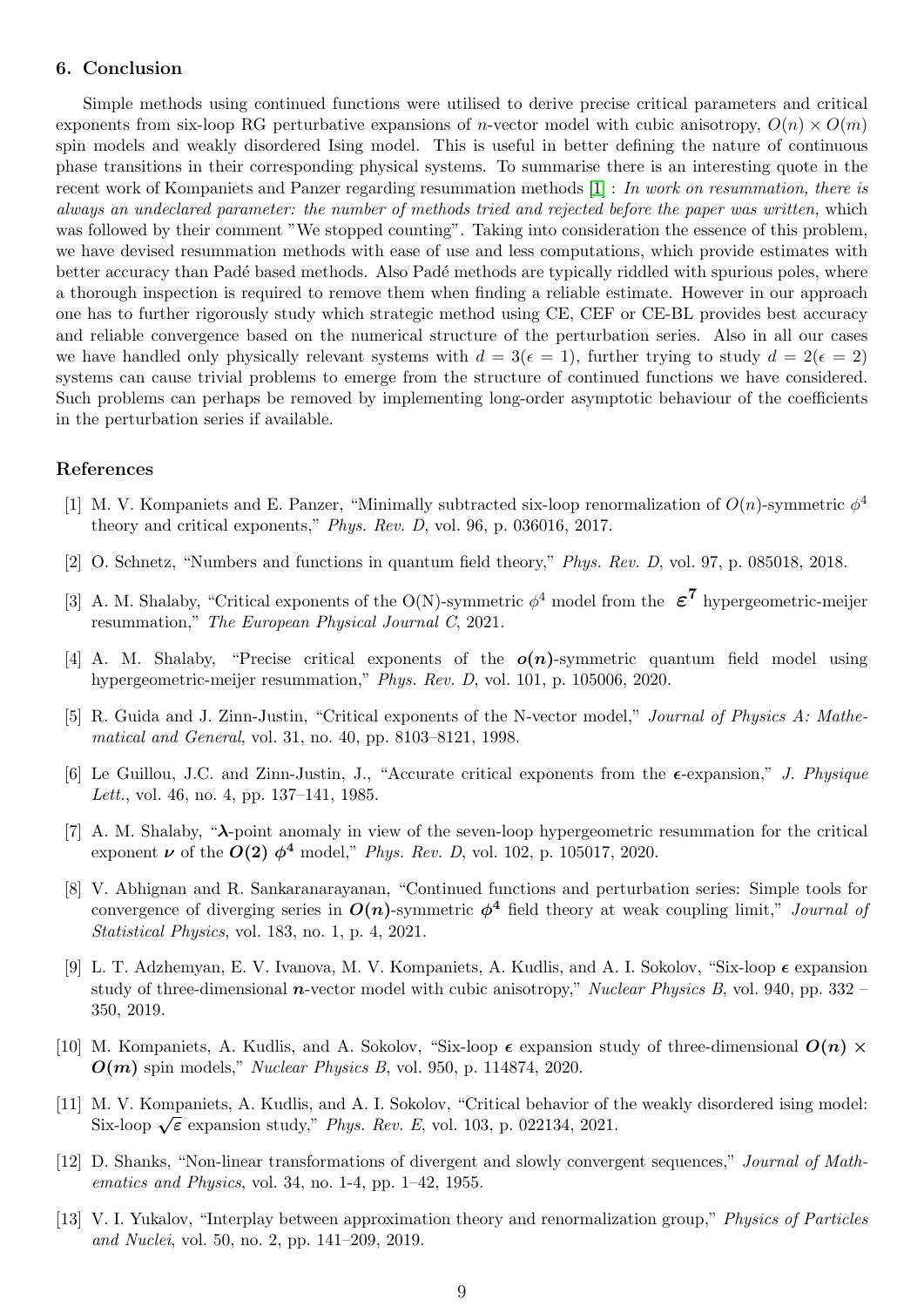- <span id="page-9-0"></span>[14] V. I. Yukalov, "Method of self-similar approximations," Journal of Mathematical Physics, vol. 32, no. 5, pp. 1235–1239, 1991.
- <span id="page-9-1"></span>[15] V. I. Yukalov, "Stability conditions for method of self-similar approximations," Journal of Mathematical Physics, vol. 33, no. 12, pp. 3994–4001, 1992.
- <span id="page-9-2"></span>[16] M. Kompaniets and K. J. Wiese, "Fractal dimension of critical curves in the  $o(n)$ -symmetric  $\phi^4$  model and crossover exponent at 6-loop order: Loop-erased random walks, self-avoiding walks, ising,  $xy$ , and heisenberg models," Phys. Rev. E, vol. 101, p. 012104, 2020.
- <span id="page-9-3"></span>[17] A. C. Echeverri, B. von Harling, and M. Serone, "The effective bootstrap," Journal of High Energy Physics, vol. 2016, no. 9, p. 97, 2016.
- <span id="page-9-4"></span>[18] G. De Polsi, I. Balog, M. Tissier, and N. Wschebor, "Precision calculation of critical exponents in the o(n) universality classes with the nonperturbative renormalization group," Phys. Rev. E, vol. 101, p. 042113, 2020.
- <span id="page-9-5"></span>[19] M. Hasenbusch, "Eliminating leading corrections to scaling in the three-dimensional O(N)-symmetric  $\phi^4$ model: N= 3 and 4," *Journal of Physics A: Mathematical and General*, vol. 34, no. 40, pp. 8221–8236, 2001.
- <span id="page-9-6"></span>[20] F. Kos, D. Poland, D. Simmons-Duffin, and A. Vichi, "Precision islands in the ising and o(n ) models," Journal of High Energy Physics, vol. 2016, no. 8, p. 36, 2016.
- <span id="page-9-7"></span>[21] M. Hasenbusch, "Finite size scaling study of lattice models in the three-dimensional ising universality class," Phys. Rev. B, vol. 82, p. 174433, 2010.
- <span id="page-9-8"></span>[22] I. O. Maier and A. I. Sokolov, "Is a cubic crystal "isotropic" in the critical point?," Ferroelectrics Letters Section, vol. 9, no. 4, pp. 95–98, 1988.
- <span id="page-9-9"></span>[23] M. Caselle and M. Hasenbusch, "The stability of the o invariant fixed point in three dimensions," Journal of Physics A: Mathematical and General, vol. 31, no. 20, pp. 4603–4617, 1998.
- <span id="page-9-10"></span>[24] K. B. Varnashev, "Stability of a cubic fixed point in three dimensions: Critical exponents for generic n," Phys. Rev. B, vol. 61, pp. 14660–14674, 2000.
- <span id="page-9-11"></span>[25] D. V. Pakhnin and A. I. Sokolov, "Five-loop renormalization-group expansions for the three-dimensional n-vector cubic model and critical exponents for impure ising systems," Phys. Rev. B, vol. 61, pp. 15130– 15135, 2000.
- <span id="page-9-12"></span>[26] J. Manuel Carmona, A. Pelissetto, and E. Vicari, "n-component ginzburg-landau hamiltonian with cubic anisotropy: A six-loop study," Phys. Rev. B, vol. 61, pp. 15136–15151, 2000.
- <span id="page-9-13"></span>[27] R. Folk, Y. Holovatch, and T. Yavors'kii, "Pseudo-ε expansion of six-loop renormalization-group functions of an anisotropic cubic model," Phys. Rev. B, vol. 62, pp. 12195–12200, 2000.
- <span id="page-9-14"></span>[28] A. Kudlis and A. I. Sokolov, "Anisotropy of a cubic ferromagnet at criticality," Phys. Rev. E, vol. 94, p. 042107, 2016.
- <span id="page-9-15"></span>[29] A. Pelissetto, P. Rossi, and E. Vicari, "Critical behavior of frustrated spin models with noncollinear order," Phys. Rev. B, vol. 63, p. 140414, 2001.
- <span id="page-9-16"></span>[30] A. Pelissetto, P. Rossi, and E. Vicari, "Chiral exponents in frustrated spin models with noncollinear order," Phys. Rev. B, vol. 65, p. 020403, 2001.
- <span id="page-9-17"></span>[31] R. Movshovich, M. Jaime, S. Mentink, A. A. Menovsky, and J. A. Mydosh, "Second low-temperature phase transition in frustrated  $\text{uni}_4\text{B}$ ," Phys. Rev. Lett., vol. 83, pp. 2065–2068, 1999.
- <span id="page-9-18"></span>[32] L. E. Svistov, A. I. Smirnov, L. A. Prozorova, O. A. Petrenko, L. N. Demianets, and A. Y. Shapiro, "Quasi-two-dimensional antiferromagnet on a triangular lattice  $\mathbf{RbFe(moo_4)}_2$ ," Phys. Rev. B, vol. 67, p. 094434, 2003.